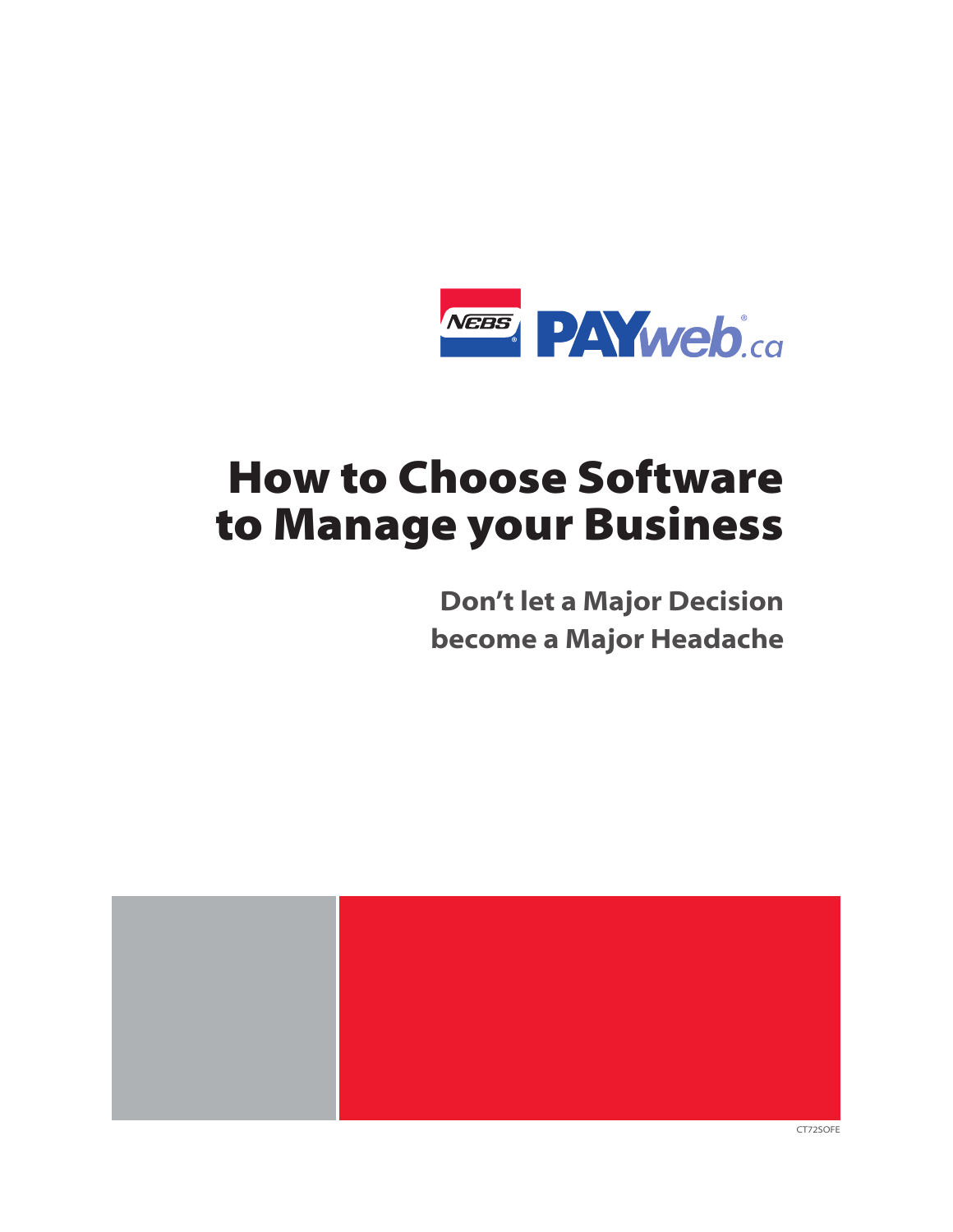

**T**he right accounting software can be invaluable to your business. But, how do you determine which software is right for your company? How do you choose the program that will best meet your needs and help you run your business smoothly? Ask yourself the following questions:



- 1. Would I consider myself a basic bookkeeper, an experienced bookkeeper or an accountant? Your first step should be to assess your own level of accounting knowledge. Once you have determined the level at which you function, list the features you need.
- 2. Do I handle my own payroll? If so, check out **[www.PAYweb.ca](http://www.payweb.ca/en/)** for a secure, easy and dependable payroll solution. Or call us at 1 866 772 9932 for more details.
- 3. Do I need to be able to connect to the Internet for online banking?
- 4. Should the program have strong inventory/purchasing capability?
- 5. Do I need it to integrate with software that I already have in place?
- 6. Will I need to upgrade my hardware, network or operating systems?
- 7. If I have an accountant, what software is he or she using?

The most important conclusion you need to reach is which accounting software program will be able to meet all of your needs … now and in the future. Remember, making the wrong choice now will not only affect your business negatively, but may also result in the re-purchase of software within the next few years.

Once you have determined which software best suits your needs, establish how user-friendly each program is, how comfortable you feel with it, and whether or not you and your employees will be able to learn the program without help. Most programs have downloadable trial versions, online help and manuals available.

Although most programs are labeled "user-friendly," training can be a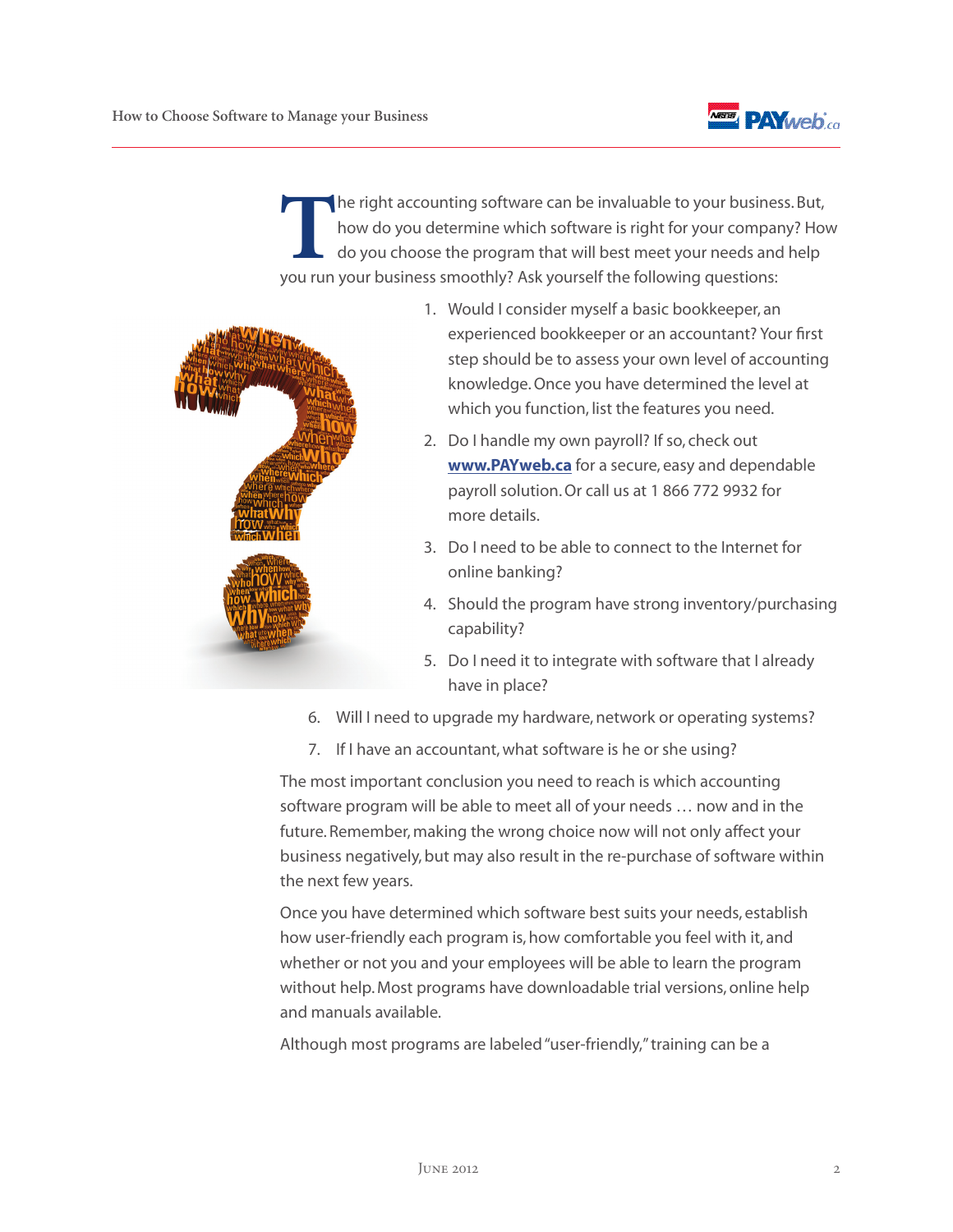

tremendously valuable, time-saving tool. It would be a good idea to find out what training options are available to you.

Along the same lines, you should verify the type and length of support offered by the software company. Many companies offer 90-day free support followed by affordable help once the free term has expired.

## 5 Mistakes to Avoid when choosing Accounting **Software**

An accounting system is a big investment. You need to find the right technology, the right functionality, and the right supplier to ensure your investment delivers the ROI you expect. Do you feel confused, frustrated or overwhelmed? NEBS can help!

#### **Mistake 1: Not Doing Enough Homework**

*" Although most programs are labeled "userfriendly," training can be a tremendously valuable, time-saving tool. 11* 

Analyzing and then selecting accounting software takes both time and effort. Information is critical to selecting the most appropriate system for your organization.

#### **Mistake 2: Misunderstanding the Benefits of Automation**

Automated accounting and related functions can save your organization considerable time and effort. However, computers can never replace human intelligence, judgment or hard work.

#### **Mistake 3: Ignoring Hard-to-Quantify Benefits**

It is difficult to calculate possible future gains in terms of increased productivity, better decision making, and other factors after a new system has been successfully implemented. These results can dramatically increase your bottom line.

#### **Mistake 4: Passing the Buck**

Top management and other key personnel within the organization must be involved in the selection and implementation process. Never rely solely on a consultant's recommendation or input.